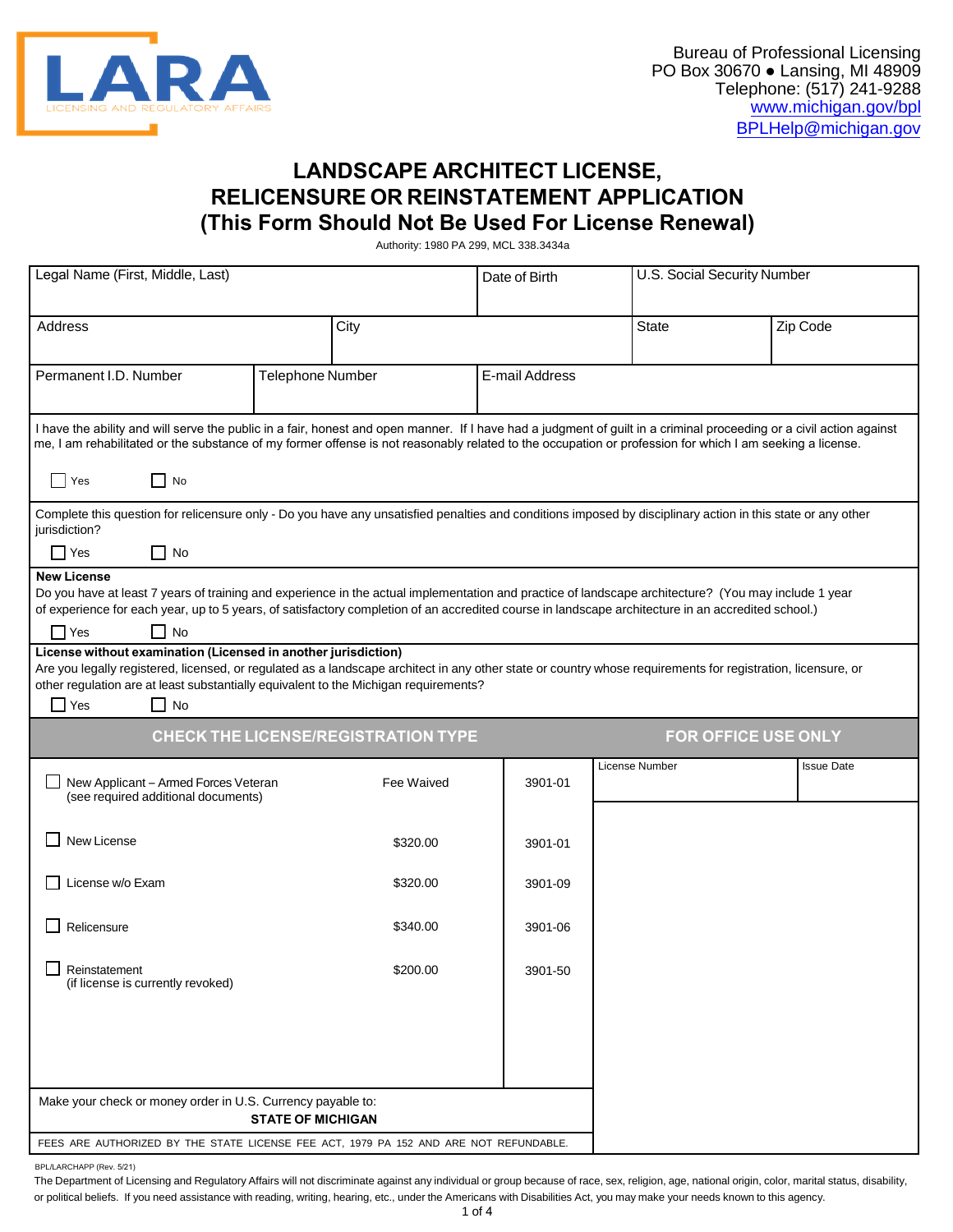#### Required Additional Documents

- If requesting a fee waiver as an individual who served in the armed forces form DD214, DD215, or any other form acceptable to the Department that demonstrates you were separated from service with an honorable character of service or under honorable conditions (general) character of service.
- New applicants must:
	- Provide the Department access to your CLARB Council Record.
	- Pass all parts of the LARE examination administered through CLARB.

• Provide at least 5 references from non-relation documenting not less than 2 years of professional experience in the actual practice of

landscape architecture. At least 3 of the references shall be from registrants who can indicate a knowledge of the applicant's professional expertise.

AND

Possess a minimum of 7 years of training and experience as outlined in MCL 339.2204 and R 339.19023 by satisfying ONE of the following:

- Possession of a baccalaureate degree from a program accredited by the Landscape Architectural Accreditation Board (LAAB) and completion of at least 3 years of experience by working a minimum of 4,500 hours over a 3-year period. As used in this rule, "experience" means applying accepted principles of landscape architecture in a non-academic and non-internship setting under the supervision of a landscape architect who is licensed or registered in this state or another state. Experience must be verified by the supervising landscape architect.
- Possession of a baccalaureate degree and a master's degree from a program accredited by the Landscape Architectural Accreditation Board (LAAB) and completion at least 2 years of experience by working a minimum of 3,000 hours over a 2-year period. Experience must be verified by the supervising landscape architect.
- The applicant completed 1 or both of the following for a total of 7 years of training and experience:
	- The applicant completed 1 year of education from a program approved pursuant to R 339.19004 by passing a minimum of 30 semester hours or 45 quarter hours per year for each year of training credit earned. A maximum of 5 years of credit may be earned.
	- The applicant completed 1 year of experience demonstrated by working a minimum of 1,500 hours per year for each year of experience earned. A maximum of 7 years of credit may be earned. Experience hours must be verified by the supervising landscape architect.
- License without exam applicants must:
	- Provide at least 3 references from non-relation who have knowledge of the applicant's experience in the practice of landscape architecture. At least 1 of the references shall be licensed or registered in the practice of landscape architect and must document the applicant's experience in the practice of landscape architecture.
	- Arrange for the licensing agency of every state or territory of the United States in which you hold, or have ever held a landscape architect license, registration or other credential, to submit official verification of good standing to the department. Verification includes, but is not limited to, showing proof of any disciplinary action taken or pending disciplinary action imposed.

AND

- Satisfy ONE of the following:
	- o Possess a current valid CLARB certification.
	- o Demonstrate that the requirements for the license, registration, or other credential he or she holds had requirements that are substantially equivalent to R 339.19008, as required by MCL 339.2209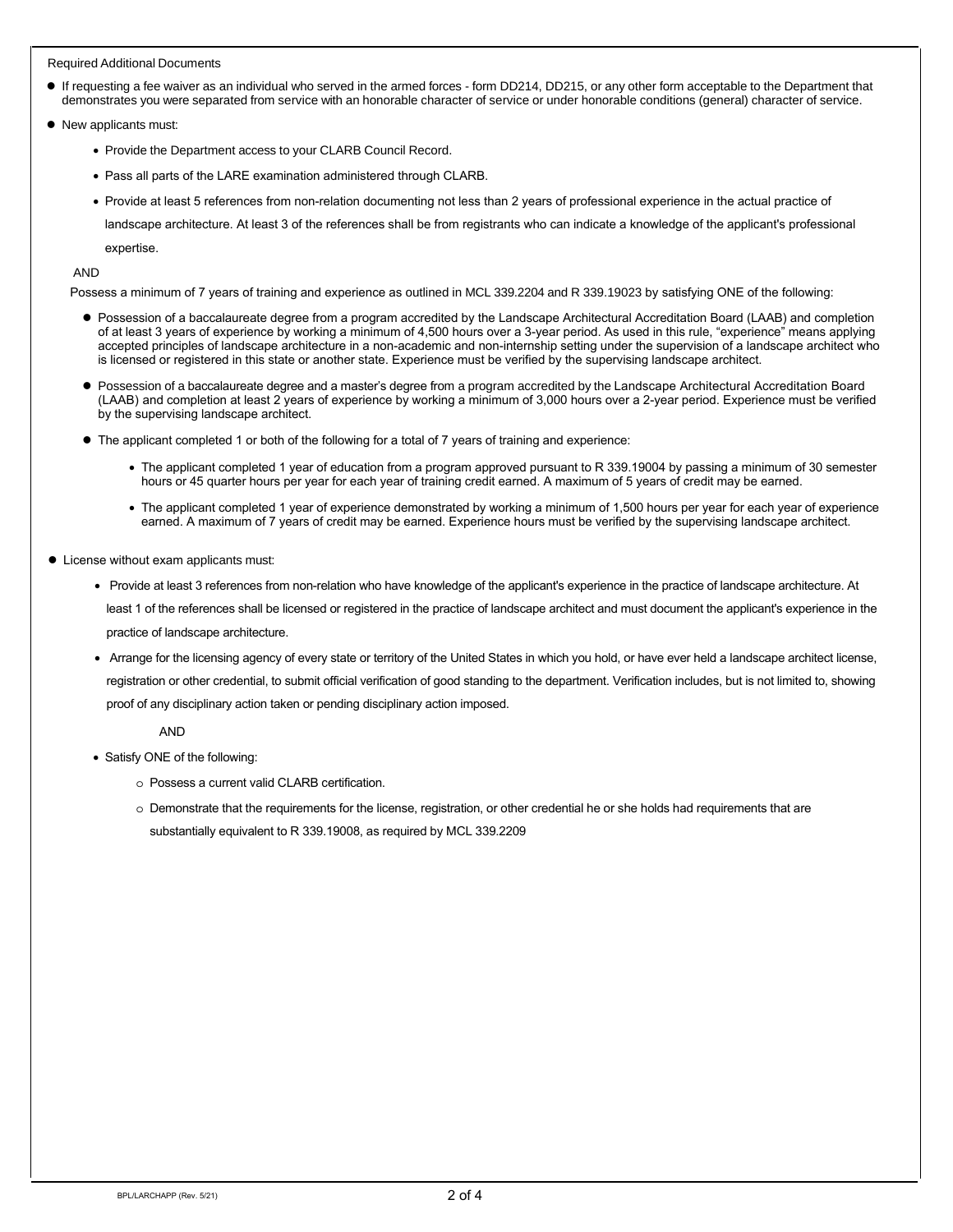#### Relicensure Applicants

- License Lapsed for LESS Than 3 Years at the Time of Application:
	- Submit copies (not originals) of documents acceptable under administrative rule R 339.19016 verifying the completion of not less than 24. hours of continuing education completed within the 24 months immediately preceding the date of this application for relicensure. A minimum of 16 of the 24 hours of required continuing education must be earned in a program or activity pertaining to the subject of public health, safety, or welfare (HSW). Review administrative rule R 339.19014 for more details regarding relicensure requirements.

\*If the department determines that the amount of continuing education hours submitted with the application is deficient, the applicant has 1 year from the date of the application to provide proof of completing the deficient hours.

- License Lapsed for 3 Years or MORE at the Time of Application:
	- Applicant must meet all of the current requirements for initial licensure under the Michigan Occupational Code and administrative rules for Landscape Architects.
	- Provide at least 3 references from non-relation who have knowledge of the applicant's experience in the practice of landscape architecture. At least 1 of the references shall be licensed or registered in the practice of landscape architect and must document the applicant's experience in the practice of landscape architecture.
	- Arrange for the licensing agency of every state or territory of the United States in which you hold, or have ever held a landscape architect license, registration or other credential, to submit official verification of good standing to the department. Verification includes, but is not limited to, showing proof of any disciplinary action taken or pending disciplinary action imposed.
	- Submit copies (not originals) of documents acceptable under administrative rule R 339.19016 verifying the completion of not less than 24 hours of continuing education completed within the 24 months immediately preceding the date of this application for relicensure. A minimum of 16 of the 24 hours of required continuing education must be earned in a program or activity pertaining to the subject of public health, safety, or welfare (HSW). Review administrative rule R 339.19014 for more details regarding relicensure requirements.

\*If the department determines that the amount of continuing education hours submitted with the application is deficient, the applicant has 1 year from the date of the application to provide proof of completing the deficient hours.

#### **Certification**

I certify that the statements in this document are true and complete. I understand that any omitted statement, misrepresentation, or fraud may be cause for denial of my application, disciplinary action, or may be punishable by law. I agree the Department is required by law to obtain my social security number pursuant to MCL 338.3434a.

Signature **Date**